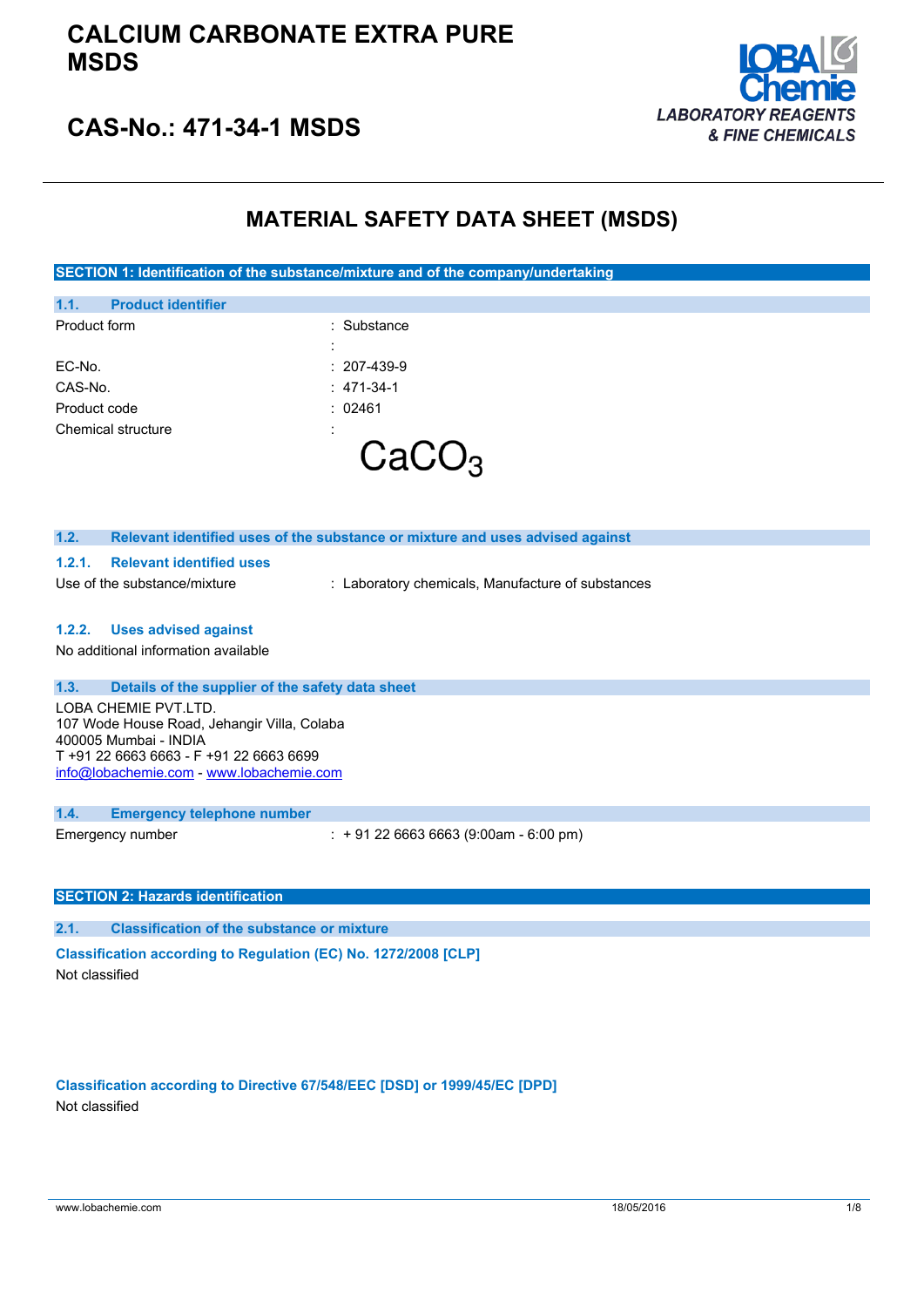Safety Data Sheet

**Adverse physicochemical, human health and environmental effects**

No additional information available

#### **2.2. Label elements**

**Labelling according to Regulation** (EC) No. 1272/2008 [CLP] No labelling applicable

#### **2.3. Other hazards**

No additional information available

| <b>SECTION 3: Composition/information on ingredients</b> |                   |                                |
|----------------------------------------------------------|-------------------|--------------------------------|
|                                                          |                   |                                |
| 3.1.                                                     | <b>Substances</b> |                                |
| Name                                                     |                   | : CALCIUM CARBONATE EXTRA PURE |
| CAS-No.                                                  |                   | $: 471-34-1$                   |
| EC-No.                                                   |                   | $: 207-439-9$                  |
|                                                          |                   |                                |
|                                                          |                   |                                |

Full text of R- and H-statements: see section 16

#### **3.2. Mixtures**

Not applicable

| <b>SECTION 4: First aid measures</b>                                                                                 |                                                                                                                                                           |
|----------------------------------------------------------------------------------------------------------------------|-----------------------------------------------------------------------------------------------------------------------------------------------------------|
|                                                                                                                      |                                                                                                                                                           |
| <b>Description of first aid measures</b><br>4.1.                                                                     |                                                                                                                                                           |
| First-aid measures after inhalation<br>First-aid measures after skin contact<br>First-aid measures after eye contact | : Remove person to fresh air and keep comfortable for breathing.<br>Gently wash with plenty of soap and water.<br>Rinse immediately with plenty of water. |
| First-aid measures after ingestion                                                                                   | $:$ Rinse mouth.                                                                                                                                          |
| 4.2.<br>Most important symptoms and effects, both acute and delayed                                                  |                                                                                                                                                           |
| No additional information available                                                                                  |                                                                                                                                                           |
| 4.3.                                                                                                                 | Indication of any immediate medical attention and special treatment needed                                                                                |
| Treat symptomatically.                                                                                               |                                                                                                                                                           |
| <b>SECTION 5: Firefighting measures</b>                                                                              |                                                                                                                                                           |
|                                                                                                                      |                                                                                                                                                           |
|                                                                                                                      |                                                                                                                                                           |
| 5.1.<br><b>Extinguishing media</b>                                                                                   |                                                                                                                                                           |
| Suitable extinguishing media<br>Unsuitable extinguishing media                                                       | : Carbon dioxide. Dry powder. Foam. Water spray.<br>Do not use a heavy water stream.                                                                      |
| 5.2.<br>Special hazards arising from the substance or mixture                                                        |                                                                                                                                                           |
| No additional information available                                                                                  |                                                                                                                                                           |
| 5.3.<br><b>Advice for firefighters</b>                                                                               |                                                                                                                                                           |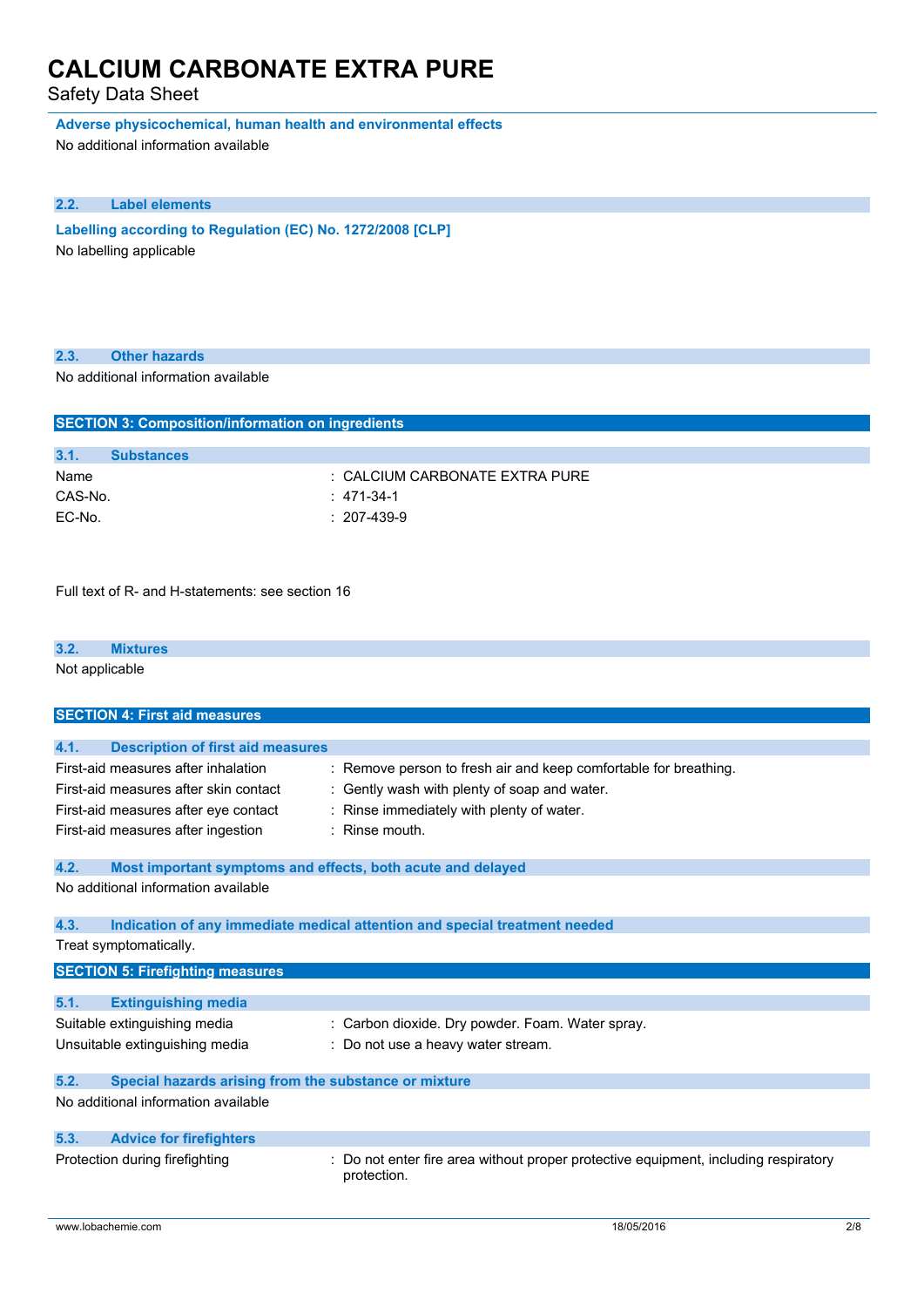Safety Data Sheet

|        | <b>SECTION 6: Accidental release measures</b>                |                                                                                        |
|--------|--------------------------------------------------------------|----------------------------------------------------------------------------------------|
| 6.1.   |                                                              | Personal precautions, protective equipment and emergency procedures                    |
|        |                                                              |                                                                                        |
| 6.1.1. | For non-emergency personnel                                  |                                                                                        |
|        | Emergency procedures                                         | : Evacuate unnecessary personnel.                                                      |
| 6.1.2. | For emergency responders                                     |                                                                                        |
|        |                                                              |                                                                                        |
|        | Protective equipment                                         | : Use personal protective equipment as required.                                       |
| 6.2.   | <b>Environmental precautions</b>                             |                                                                                        |
|        | Avoid release to the environment.                            |                                                                                        |
|        |                                                              |                                                                                        |
| 6.3.   | Methods and material for containment and cleaning up         |                                                                                        |
|        | Methods for cleaning up                                      | : On land, sweep or shovel into suitable containers. Soak up spills with inert solids, |
|        |                                                              | such as clay or diatomaceous earth as soon as possible.                                |
|        |                                                              |                                                                                        |
| 6.4.   | <b>Reference to other sections</b>                           |                                                                                        |
|        | No additional information available                          |                                                                                        |
|        | <b>SECTION 7: Handling and storage</b>                       |                                                                                        |
|        |                                                              |                                                                                        |
| 7.1.   | <b>Precautions for safe handling</b>                         |                                                                                        |
|        | Precautions for safe handling                                | : Avoid contact with skin and eyes. Do not breathe vapours. Avoid dust formation.      |
|        |                                                              |                                                                                        |
| 7.2.   | Conditions for safe storage, including any incompatibilities |                                                                                        |
|        | Storage conditions                                           | : Store in a well-ventilated place. Keep container tightly closed.                     |
|        |                                                              |                                                                                        |
| 7.3.   | <b>Specific end use(s)</b>                                   |                                                                                        |
|        | No additional information available                          |                                                                                        |
|        | <b>SECTION 8: Exposure controls/personal protection</b>      |                                                                                        |
|        |                                                              |                                                                                        |
| 8.1.   | <b>Control parameters</b>                                    |                                                                                        |
|        |                                                              |                                                                                        |

No additional information available

| 8.2.<br><b>Exposure controls</b>                              |                                                                    |  |  |  |
|---------------------------------------------------------------|--------------------------------------------------------------------|--|--|--|
| Hand protection                                               | : Protective gloves                                                |  |  |  |
| Eye protection                                                | : Chemical goggles or safety glasses                               |  |  |  |
| Skin and body protection                                      | : Wear suitable protective clothing                                |  |  |  |
| Respiratory protection                                        | : [In case of inadequate ventilation] wear respiratory protection. |  |  |  |
| <b>SECTION 9: Physical and chemical properties</b>            |                                                                    |  |  |  |
| 9.1.<br>Information on basic physical and chemical properties |                                                                    |  |  |  |
| Physical state                                                | : Solid                                                            |  |  |  |
| Molecular mass                                                | : $100.09$ g/mol                                                   |  |  |  |
| Colour                                                        | : White powder.                                                    |  |  |  |
| Odour                                                         | : odourless.                                                       |  |  |  |
| Odour threshold                                               | : No data available                                                |  |  |  |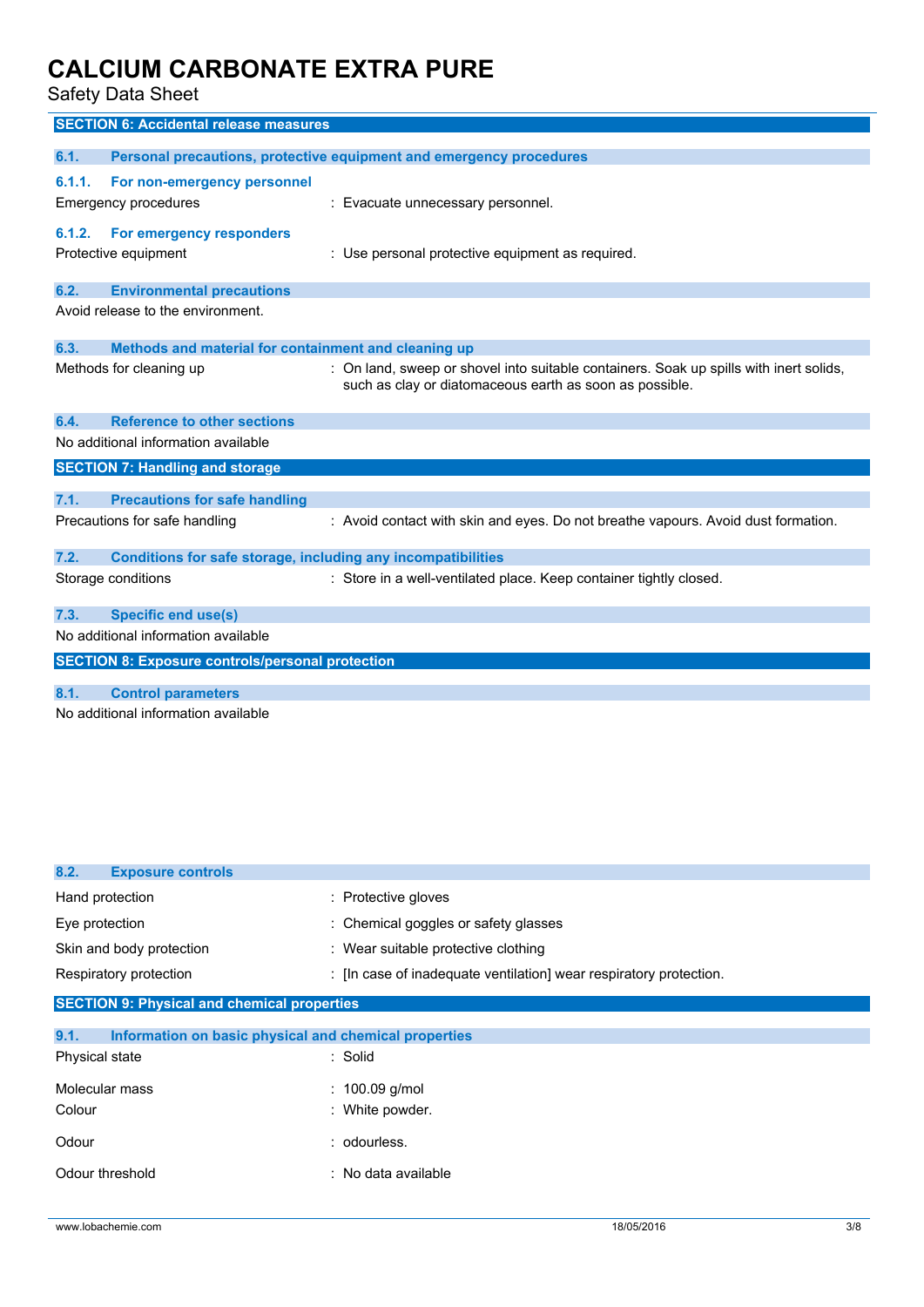#### Safety Data Sheet

| pH                                         | : 8                        |
|--------------------------------------------|----------------------------|
| Relative evaporation rate (butylacetate=1) | : No data available        |
| Melting point                              | : 800 $^{\circ}$ C         |
| Freezing point                             | : No data available        |
| Boiling point                              | : No data available        |
| Flash point                                | : No data available        |
| Auto-ignition temperature                  | : No data available        |
| Decomposition temperature                  | : No data available        |
| Flammability (solid, gas)                  | : No data available        |
| Vapour pressure                            | : No data available        |
| Relative vapour density at 20 °C           | : No data available        |
| Relative density                           | : No data available        |
| Density                                    | : $2.93$ g/cm <sup>3</sup> |
| Solubility                                 | Water: Insoluble in water  |
| Log Pow                                    | : No data available        |
| Viscosity, kinematic                       | : No data available        |
| Viscosity, dynamic                         | : No data available        |
| <b>Explosive properties</b>                | : No data available        |
| Oxidising properties                       | : No data available        |
| <b>Explosive limits</b>                    | : No data available        |
|                                            |                            |
| 9.2.<br><b>Other information</b>           |                            |

No additional information available

### **SECTION 10: Stability and reactivity 10.1. Reactivity** No additional information available **10.2. Chemical stability** Stable under normal conditions. **10.3. Possibility of hazardous reactions** No additional information available **10.4. Conditions to avoid** Air contact. Direct sunlight. Moisture. **10.5. Incompatible materials** No additional information available **10.6. Hazardous decomposition products** No additional information available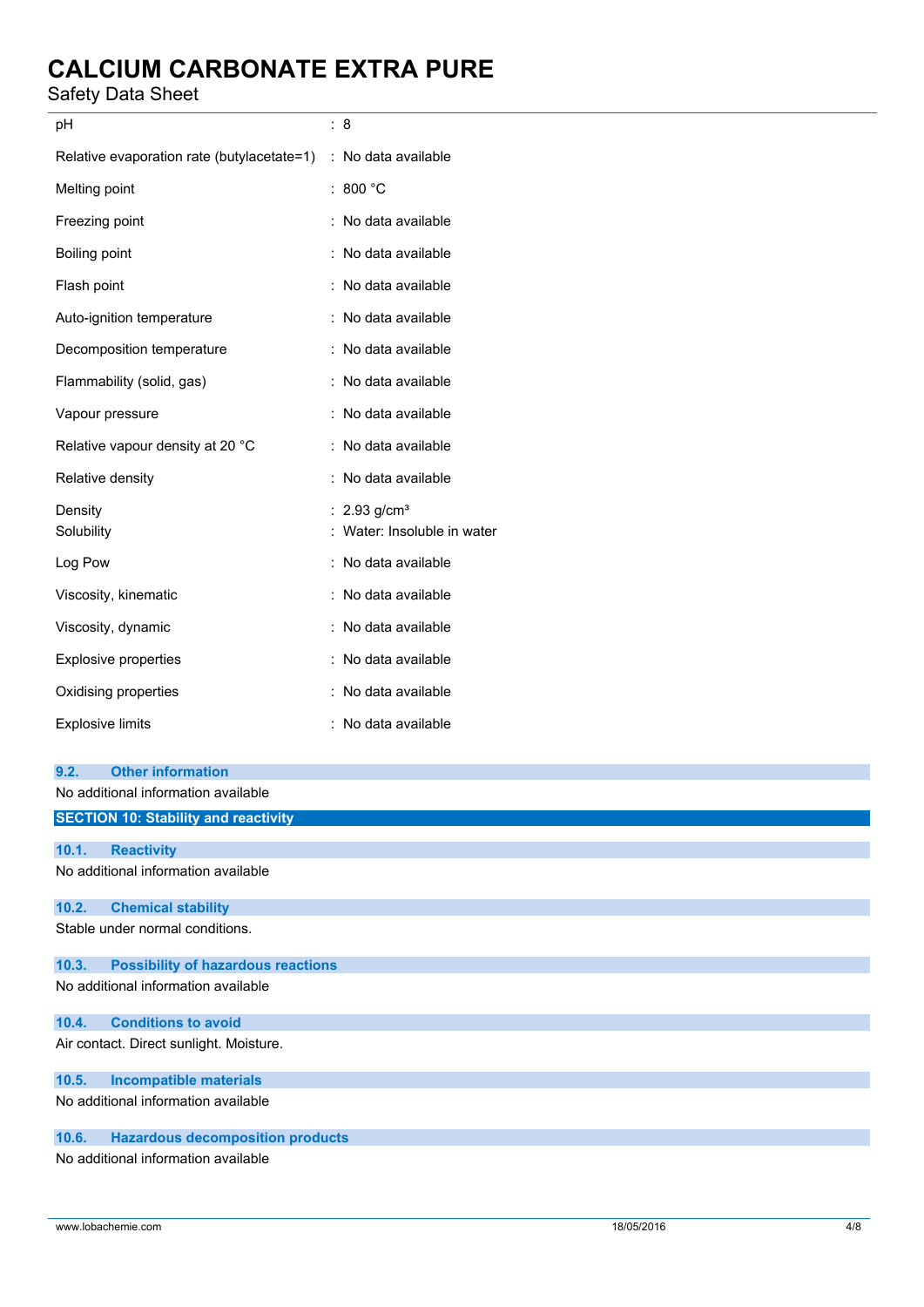Safety Data Sheet

| <b>SECTION 11: Toxicological information</b>  |                           |
|-----------------------------------------------|---------------------------|
| 11.1.<br>Information on toxicological effects |                           |
| Acute toxicity                                | : Not classified          |
| Skin corrosion/irritation                     | : Not classified          |
|                                               | pH: 8                     |
| Serious eye damage/irritation                 | : Not classified<br>pH: 8 |
| Respiratory or skin sensitisation             | : Not classified          |
| Germ cell mutagenicity                        | : Not classified          |
| Carcinogenicity                               | : Not classified          |
| Reproductive toxicity                         | : Not classified          |
| STOT-single exposure                          | : Not classified          |
| STOT-repeated exposure                        | : Not classified          |
| Aspiration hazard                             | : Not classified          |

|       | <b>SECTION 12: Ecological information</b> |  |  |
|-------|-------------------------------------------|--|--|
|       |                                           |  |  |
| 12.1. | <b>Toxicity</b>                           |  |  |
|       | No additional information available       |  |  |
| 12.2. | <b>Persistence and degradability</b>      |  |  |

# No additional information available **12.3. Bioaccumulative potential** No additional information available **12.4. Mobility in soil** No additional information available **12.5. Results of PBT and vPvB assessment**

No additional information available

#### **12.6. Other adverse effects**

No additional information available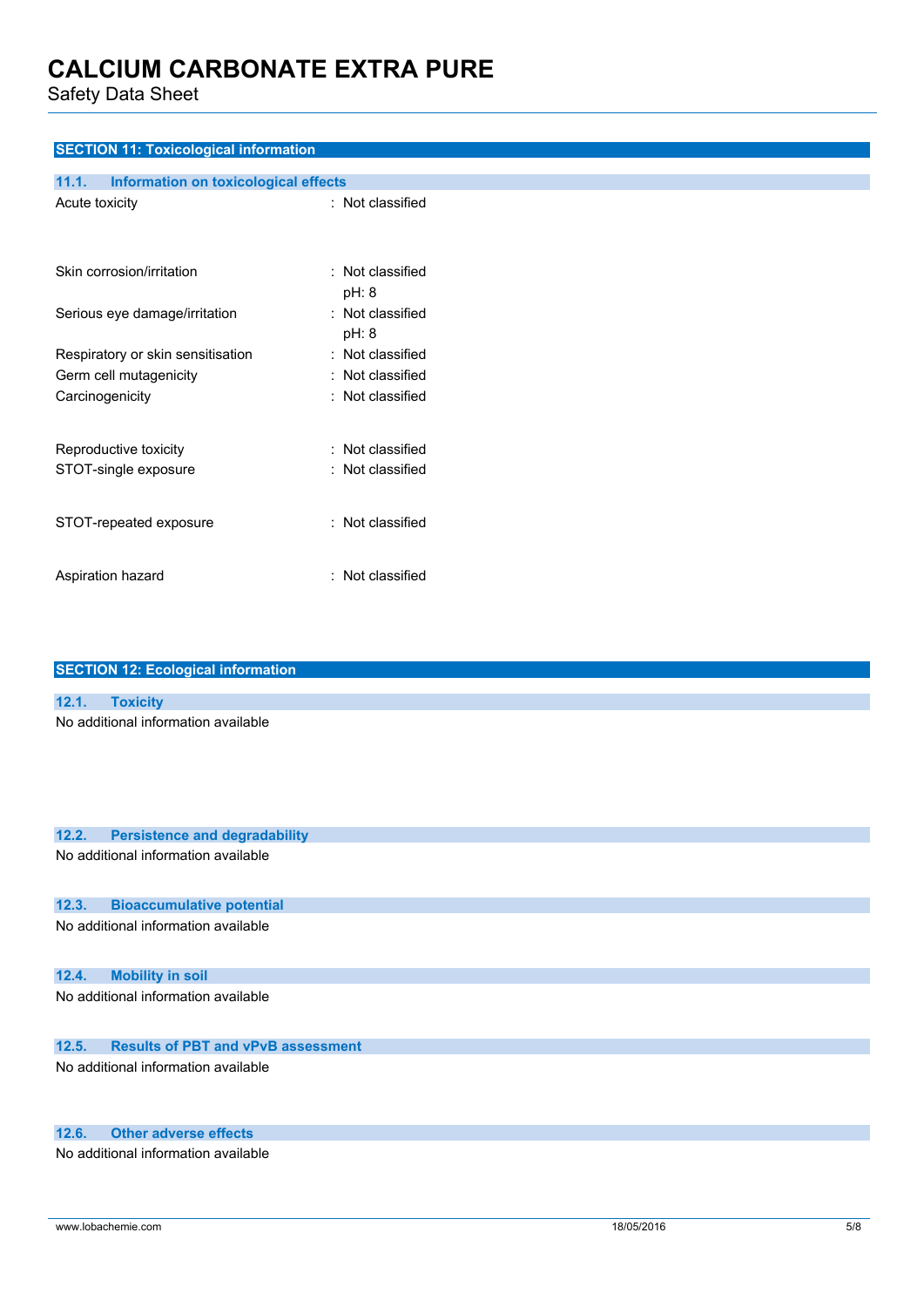Safety Data Sheet

| Salely Dala Sileel                               |                  |  |  |  |
|--------------------------------------------------|------------------|--|--|--|
| <b>SECTION 13: Disposal considerations</b>       |                  |  |  |  |
| <b>Waste treatment methods</b><br>13.1.          |                  |  |  |  |
| No additional information available              |                  |  |  |  |
| <b>SECTION 14: Transport information</b>         |                  |  |  |  |
| In accordance with ADR / RID / IMDG / IATA / ADN |                  |  |  |  |
|                                                  |                  |  |  |  |
| 14.1.<br><b>UN number</b>                        |                  |  |  |  |
| UN-No. (ADR)                                     | : Not applicable |  |  |  |
| UN-No. (IMDG)                                    | : Not applicable |  |  |  |
| UN-No. (IATA)                                    | Not applicable   |  |  |  |
| UN-No. (ADN)                                     | Not applicable   |  |  |  |
| UN-No. (RID)                                     | : Not applicable |  |  |  |
|                                                  |                  |  |  |  |
| 14.2.<br><b>UN proper shipping name</b>          |                  |  |  |  |
| Proper Shipping Name (ADR)                       | : Not applicable |  |  |  |
| Proper Shipping Name (IMDG)                      | Not applicable   |  |  |  |
| Proper Shipping Name (IATA)                      | Not applicable   |  |  |  |
| Proper Shipping Name (ADN)                       | Not applicable   |  |  |  |
| Proper Shipping Name (RID)                       | : Not applicable |  |  |  |
| 14.3.<br><b>Transport hazard class(es)</b>       |                  |  |  |  |
| <b>ADR</b>                                       |                  |  |  |  |
| Transport hazard class(es) (ADR)                 | : Not applicable |  |  |  |
| <b>IMDG</b>                                      |                  |  |  |  |
| Transport hazard class(es) (IMDG)                | : Not applicable |  |  |  |
|                                                  |                  |  |  |  |
| <b>IATA</b>                                      |                  |  |  |  |
| Transport hazard class(es) (IATA)                | : Not applicable |  |  |  |
|                                                  |                  |  |  |  |
| <b>ADN</b>                                       |                  |  |  |  |
| Transport hazard class(es) (ADN)                 | : Not applicable |  |  |  |
| <b>RID</b>                                       |                  |  |  |  |
| Transport hazard class(es) (RID)                 | : Not applicable |  |  |  |
|                                                  |                  |  |  |  |
| 14.4.<br><b>Packing group</b>                    |                  |  |  |  |
| Packing group (ADR)                              | : Not applicable |  |  |  |
| Packing group (IMDG)                             | : Not applicable |  |  |  |
| Packing group (IATA)                             | Not applicable   |  |  |  |
| Packing group (ADN)                              | : Not applicable |  |  |  |
| Packing group (RID)                              | : Not applicable |  |  |  |
| <b>Environmental hazards</b><br>14.5.            |                  |  |  |  |
| Dangerous for the environment                    | : No             |  |  |  |
| Marine pollutant                                 | : No             |  |  |  |
|                                                  |                  |  |  |  |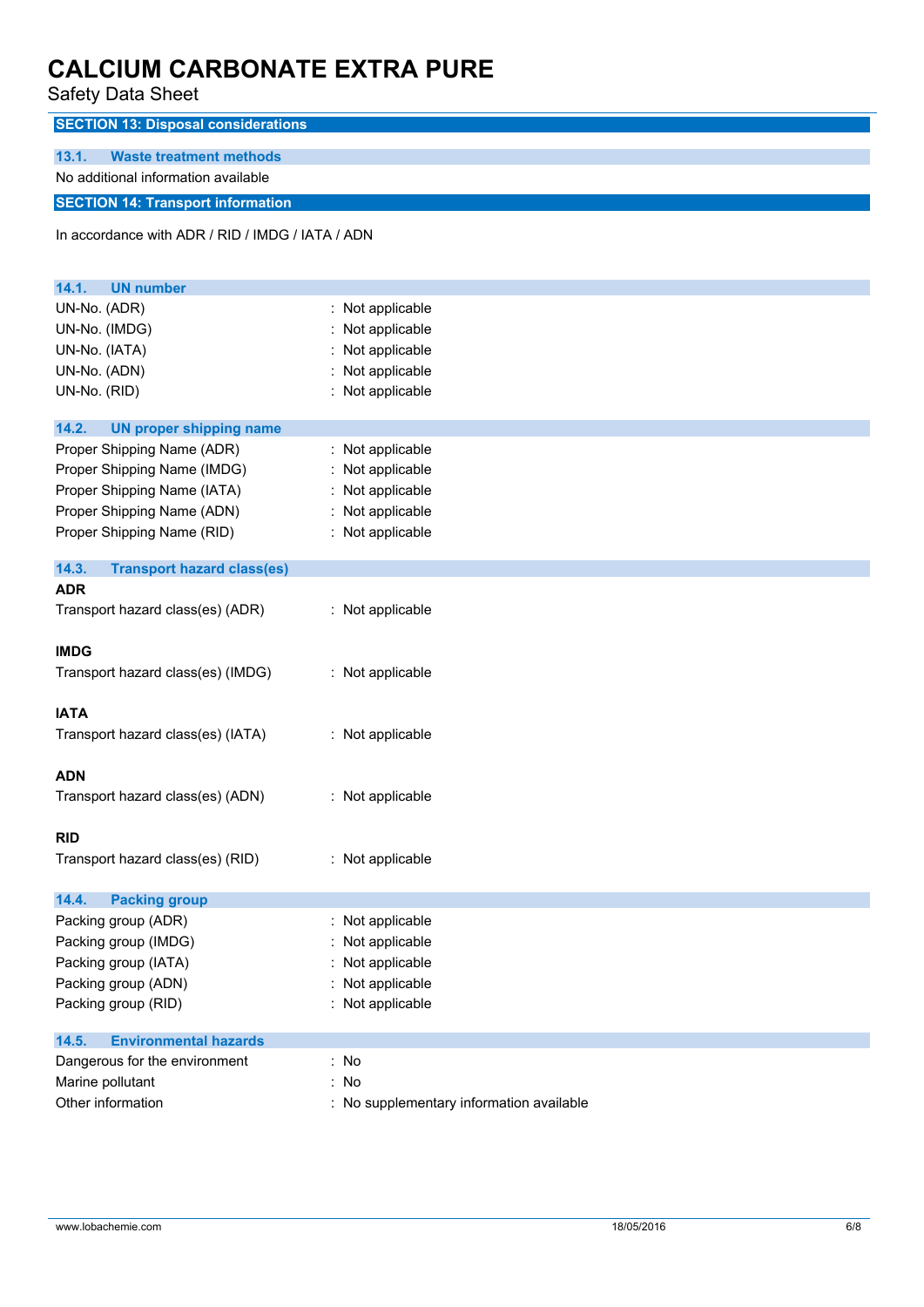Safety Data Sheet

**14.6. Special precautions for user**

#### **- Overland transport**

No data available

**- Transport by sea** No data available

**- Air transport**

No data available

**- Inland waterway transport**

No data available

**- Rail transport**

No data available

**14.7. Transport in bulk according to Annex II of MARPOL 73/78 and the IBC Code**

Not applicable

**SECTION 15: Regulatory information**

**15.1. Safety, health and environmental regulations/legislation specific for the substance or mixture**

#### **15.1.1. EU-Regulations**

No REACH Annex XVII restrictions

CALCIUM CARBONATE EXTRA PURE is not on the REACH Candidate List CALCIUM CARBONATE EXTRA PURE is not on the REACH Annex XIV List

#### **15.1.2. National regulations**

#### **Germany**

| Reference to AwSV                                                              | : Water hazard class (WGK) nwg, Non-hazardous to water (Classification according to<br>AwSV: ID No. 317) |  |  |  |  |
|--------------------------------------------------------------------------------|----------------------------------------------------------------------------------------------------------|--|--|--|--|
| 12th Ordinance Implementing the Federal<br>Immission Control Act - 12. BlmSchV | : Is not subject of the 12. BlmSchV (Hazardous Incident Ordinance)                                       |  |  |  |  |
| <b>Netherlands</b>                                                             |                                                                                                          |  |  |  |  |
| SZW-lijst van kankerverwekkende stoffen                                        | : The substance is not listed                                                                            |  |  |  |  |
| SZW-lijst van mutagene stoffen                                                 | : The substance is not listed                                                                            |  |  |  |  |
|                                                                                |                                                                                                          |  |  |  |  |

| NIET-limitatieve lijst van voor de<br>voortplanting giftige stoffen - Borstvoeding      | : The substance is not listed |
|-----------------------------------------------------------------------------------------|-------------------------------|
| NIET-limitatieve lijst van voor de<br>voortplanting giftige stoffen -<br>Vruchtbaarheid | : The substance is not listed |
| NIET-limitatieve lijst van voor de<br>voortplanting giftige stoffen - Ontwikkeling      | : The substance is not listed |